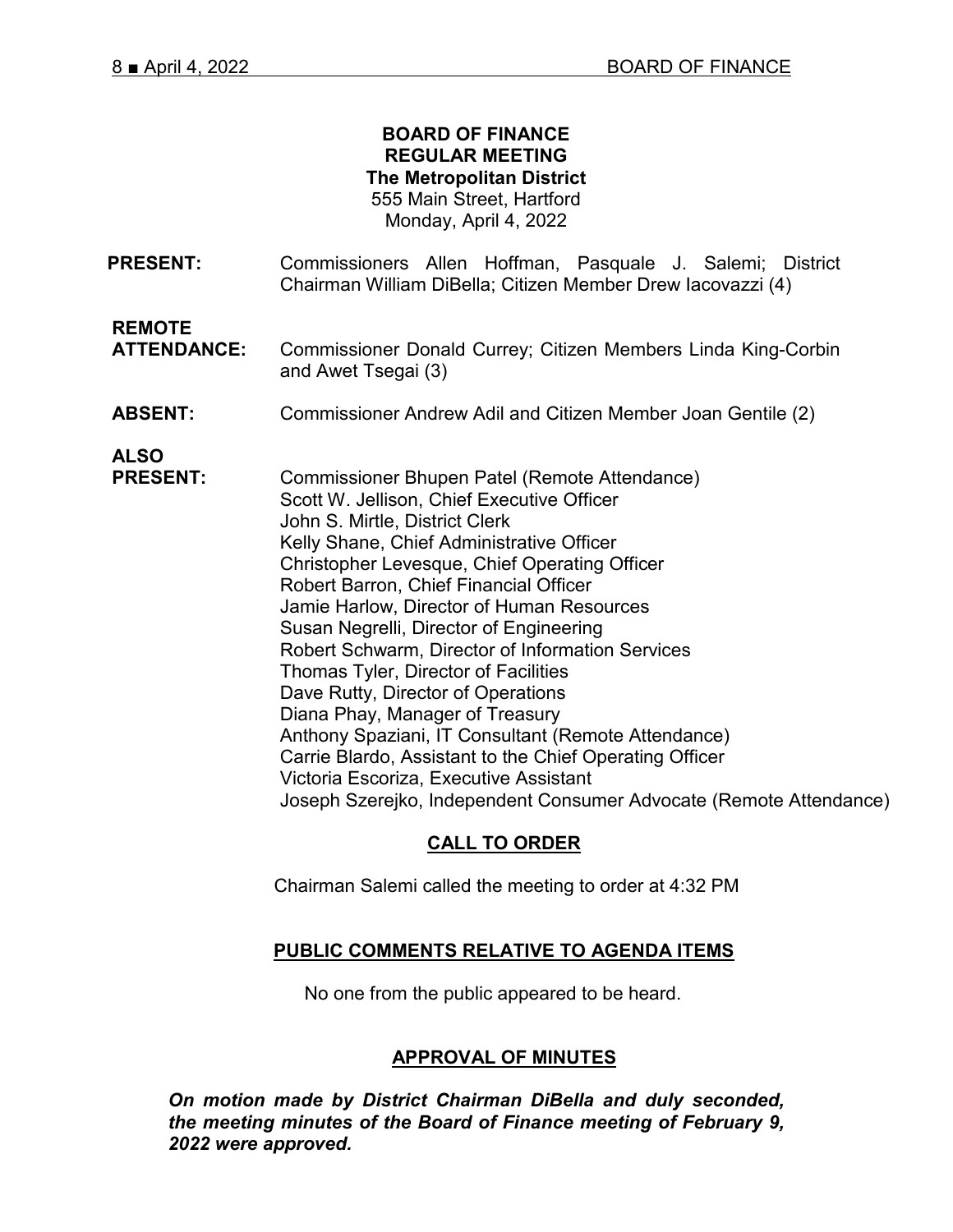### **APPROVAL FOR STATE OF CONNECTICUT FINANCING DWSRF 2022-7102**

To: Board of Finance for consideration April 4, 2022

#### It is **RECOMMENDED** that it be

**VOTED:** That the Board of Finance recommends to the District Board passage of the following resolution:

#### **RESOLVED:**

Section 1. The Chairman, or in his absence, the Vice-Chairman, and the District Treasurer, or in his absence, the Deputy Treasurer, are authorized to execute and deliver the Project Loan and Subsidy Agreement DWSRF 2022-7102 to be entered into with the State of Connecticut (the "Agreement") and any and all Interim Funding Obligations and Project Loan Obligations for DWSRF 2022-7102 in the aggregate amount not to exceed \$3,217,347.40, to fund the replacement of existing water mains and service connections in the East Hartford Wickham Hill Area. Such Interim Funding Obligations shall be dated as of their date of issue, shall mature within six months of the Scheduled Completion Date, as defined in the Agreement, shall bear interest at a rate of two percent (2.00%) per annum, shall be payable as to principal and interest as provided in the Agreement and, to the extent not paid prior to maturity from The Metropolitan District funds, may be renewed by the issuance of Interim Funding Obligations or Project Loan Obligations, all as provided in the Agreement. Capitalized terms used herein and not defined shall have the meanings ascribed to them in the Agreement.

Section 2. The Project Loan Obligations shall be dated as of their date of issue, shall mature no later than twenty years from the Scheduled Completion Date, shall bear interest at a rate of two percent (2.00%) per annum and shall be payable as to principal and interest as provided in the Agreement.

Respectfully submitted,

Scott W. Jellison Chief Executive Officer

*On motion made by District Chairman DiBella and duly seconded, the report was received and resolution adopted by unanimous vote of those present.* 

### **OPPORTUNITY FOR GENERAL PUBLIC COMMENTS**

No one from the public appeared to be heard.